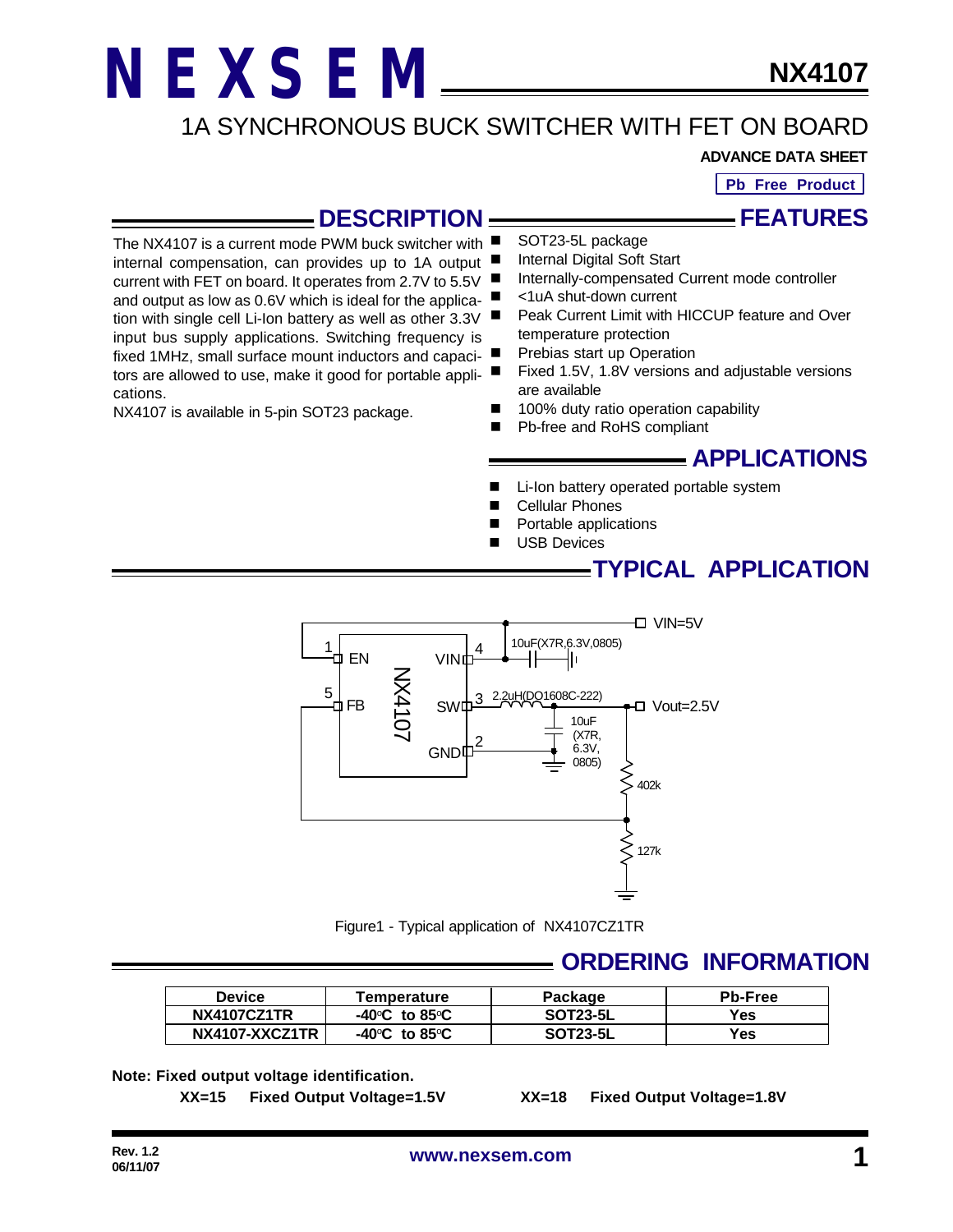### **ABSOLUTE MAXIMUM RATINGS**

CAUTION: Stresses above those listed in "ABSOLUTE MAXIMUM RATINGS", may cause permanent damage to the device. This is a stress only rating and operation of the device at these or any other conditions above those indicated in the operational sections of this specification is not implied.

### **PACKAGE INFORMATION**



#### **ELECTRICAL SPECIFICATIONS**

 $T_{\rm A}$ = -40°C to 85°C, V<sub>IN</sub>=3.3V. Typical data refers to T<sub>A</sub>= 25°C. Unless otherwise specified.

| <b>PARAMETER</b>            | <b>SYM</b>        | <b>Test Condition</b>     | Min    | <b>TYP</b> | <b>MAX</b>     | <b>Units</b> |
|-----------------------------|-------------------|---------------------------|--------|------------|----------------|--------------|
| <b>Reference Voltage</b>    |                   |                           |        |            |                |              |
| Ref Voltage                 | $V_{REF}$         |                           |        | 0.6        |                | V            |
| Accuracy                    |                   |                           | $-3.5$ |            | 3.5            | $\%$         |
| <b>Line Regualtion</b>      |                   |                           |        |            |                |              |
| Line Regulation             |                   | VIN=2.7V to 5.5V          |        |            | 0.5            | %N           |
| <b>VIN UVLO</b>             |                   |                           |        |            |                |              |
| VIN rising threshold        |                   |                           |        |            | 2.6            | V            |
| VIN falling threshold       |                   |                           | 1.8    |            |                | V            |
| <b>Supply Voltage(VIN)</b>  |                   |                           |        |            |                |              |
| VIN Input Voltage Range     | $V_{IN}$          |                           | 2.7    |            | 5.5            | V            |
| <b>Shutdown Current</b>     | <b>I</b> shutdown | EN=GND                    |        | 1          | $\overline{2}$ | uA           |
| Quiescent Current           | $I_q$             | No Load, adjutable output |        | 25         | 50             | uA           |
| <b>Oscillator (Rt)</b>      |                   |                           |        |            |                |              |
| Frequency                   | $F_{S}$           |                           |        | 1          |                | <b>MHz</b>   |
| Max Duty Cycle              |                   |                           |        | 100        |                | $\%$         |
| Min ON time                 |                   |                           |        | 70         | 100            | nS           |
| <b>Error Amplifiers</b>     |                   |                           |        |            |                |              |
| Feedback Input Bias Current |                   |                           |        |            | 0.05           | uA           |
| SS                          |                   |                           |        |            |                |              |
| Soft Start time             | Tss               |                           |        | 100        |                | uS           |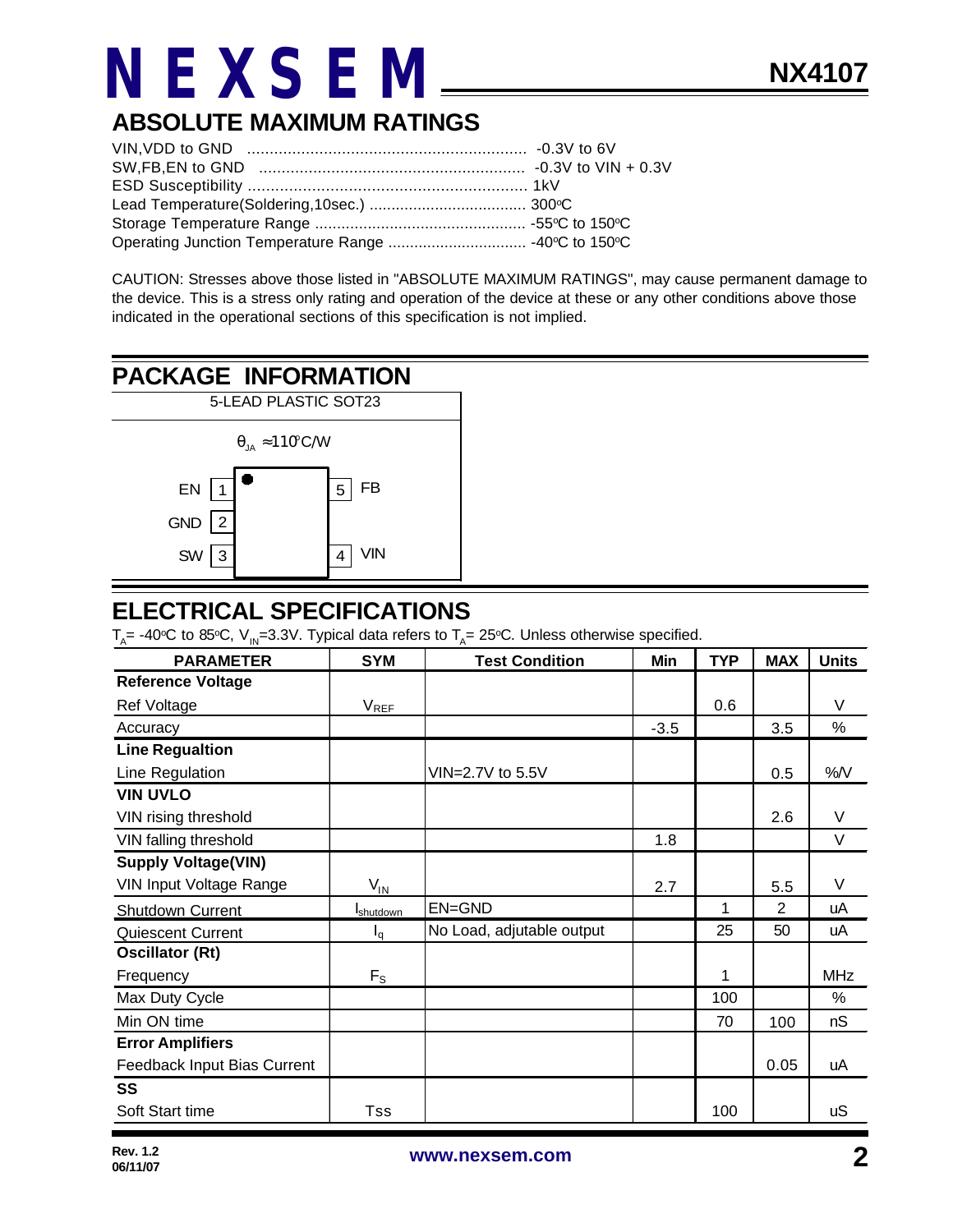| <b>PARAMETER</b>               | <b>SYM</b> | <b>Test Condition</b> | Min | <b>TYP</b> | <b>MAX</b> | <b>Units</b> |
|--------------------------------|------------|-----------------------|-----|------------|------------|--------------|
| <b>Current Limit</b>           |            |                       |     |            |            |              |
| <b>Current Limit Threshold</b> |            |                       | 1   |            |            | A            |
| <b>Thermal Shutdown</b>        |            |                       |     |            |            |              |
| Thermal shutdown trip point    |            |                       |     | 155        |            | $^{\circ}$ C |
| <b>Hysteresis</b>              |            |                       |     | 15         |            | $^{\circ}$ C |
| <b>Internal Switch</b>         |            |                       |     |            |            |              |
| Rdson of Control FET           |            | $V$ in=5 $V$          |     | 260        |            | mohm         |
| Rdson of Synchronous FET       |            |                       |     | 200        |            | mohm         |
| Enable                         |            |                       |     |            |            |              |
| En low Threshold voltage       |            |                       |     |            | 0.4        |              |
| En high Threshold voltage      |            |                       | 1.4 |            |            |              |

#### **PIN DESCRIPTIONS**

| <b>PIN SYMBOL</b> | <b>PIN DESCRIPTION</b>                                                                                                                                                                                                                                               |
|-------------------|----------------------------------------------------------------------------------------------------------------------------------------------------------------------------------------------------------------------------------------------------------------------|
| <b>SW</b>         | SW output. Junction of the internal high-side and low-side power MOSFETs, and<br>output inductor.                                                                                                                                                                    |
| GND               | Ground Connection for Chip. Connect GND with large copper areas to the input and<br>output supply returns, and negative terminals of the input and output capacitors.                                                                                                |
| FB                | Error amplifier inverting input. Connect directly to output voltage for fixed version of<br>chip. Connect to an external resistor divider for the adjustable version. A 400 kohm<br>resistor is recommended to be connected from VOUT and FB for adjustable version. |
| <b>VIN</b>        | Supply voltage input for switcher.                                                                                                                                                                                                                                   |
| EN                | Enable input. Set this pin to GND or less than 0.4V will shut down the regulator.                                                                                                                                                                                    |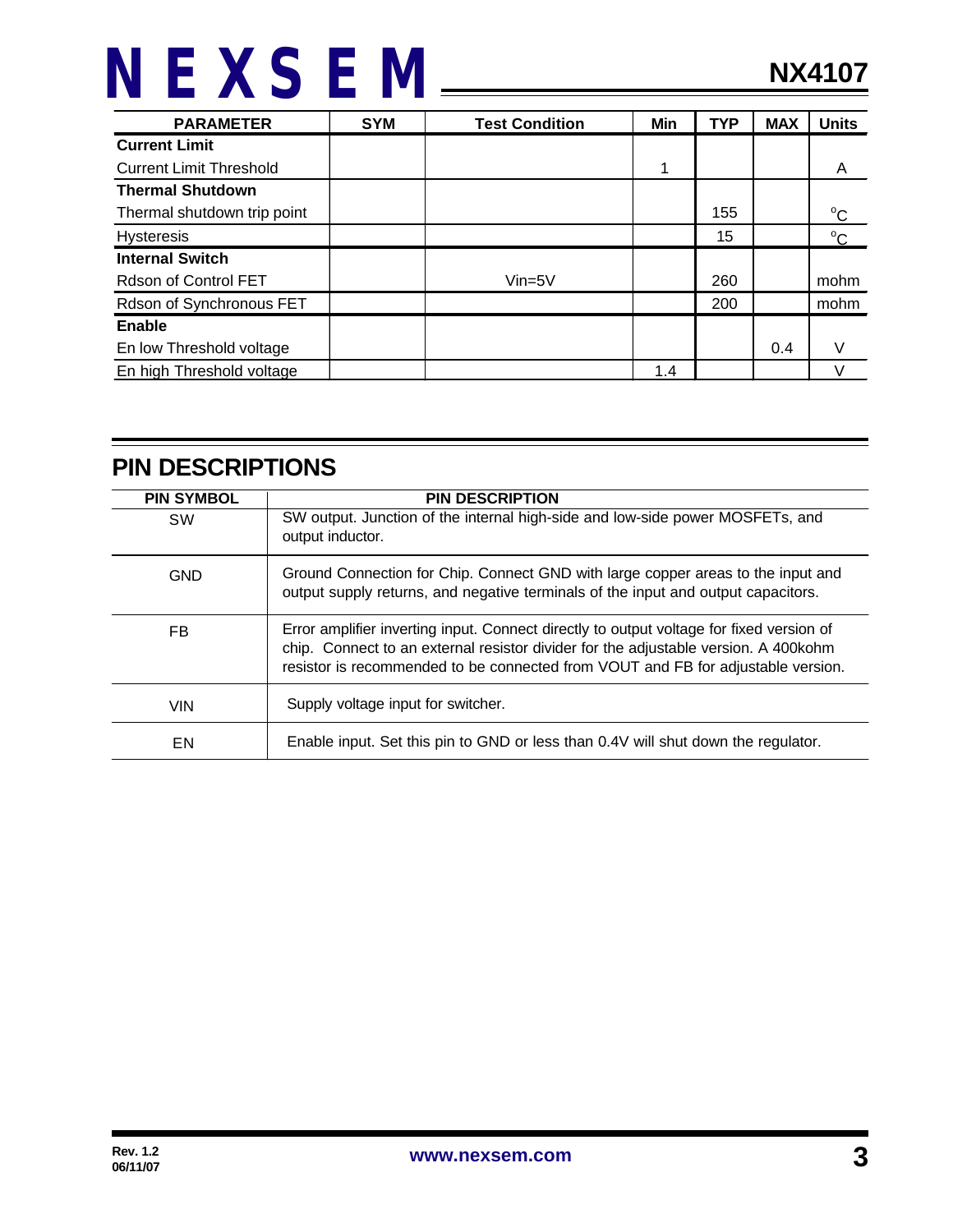### **BLOCK DIAGRAM**



Figure 2 - Simplified block diagram of the NX4107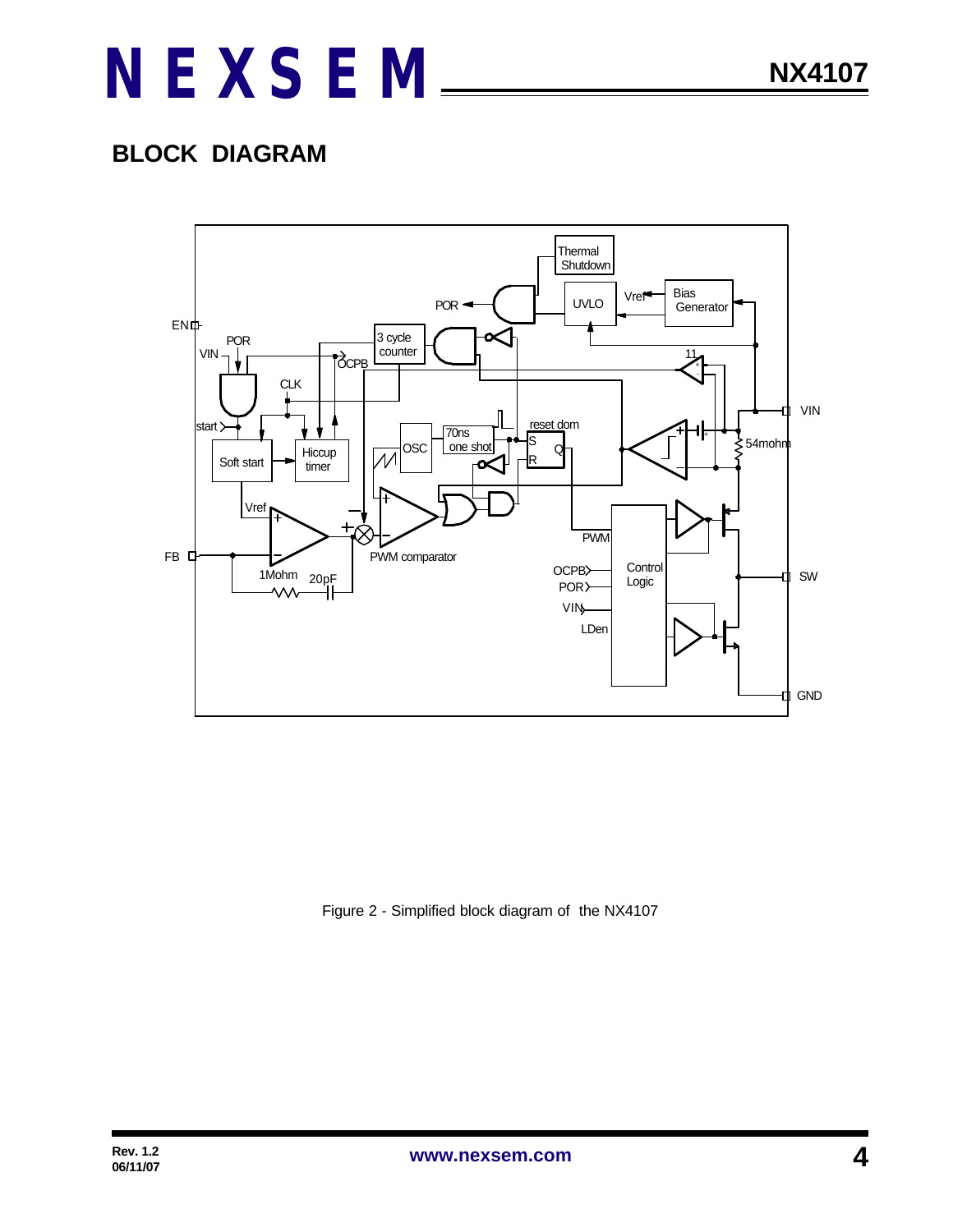

#### **Typical Operating Characteristics**



Reference voltage vs temperature

Fig.3 Reference volateg vs temperature



Frequency vs temperature

Fig.4 Frequency vs temperature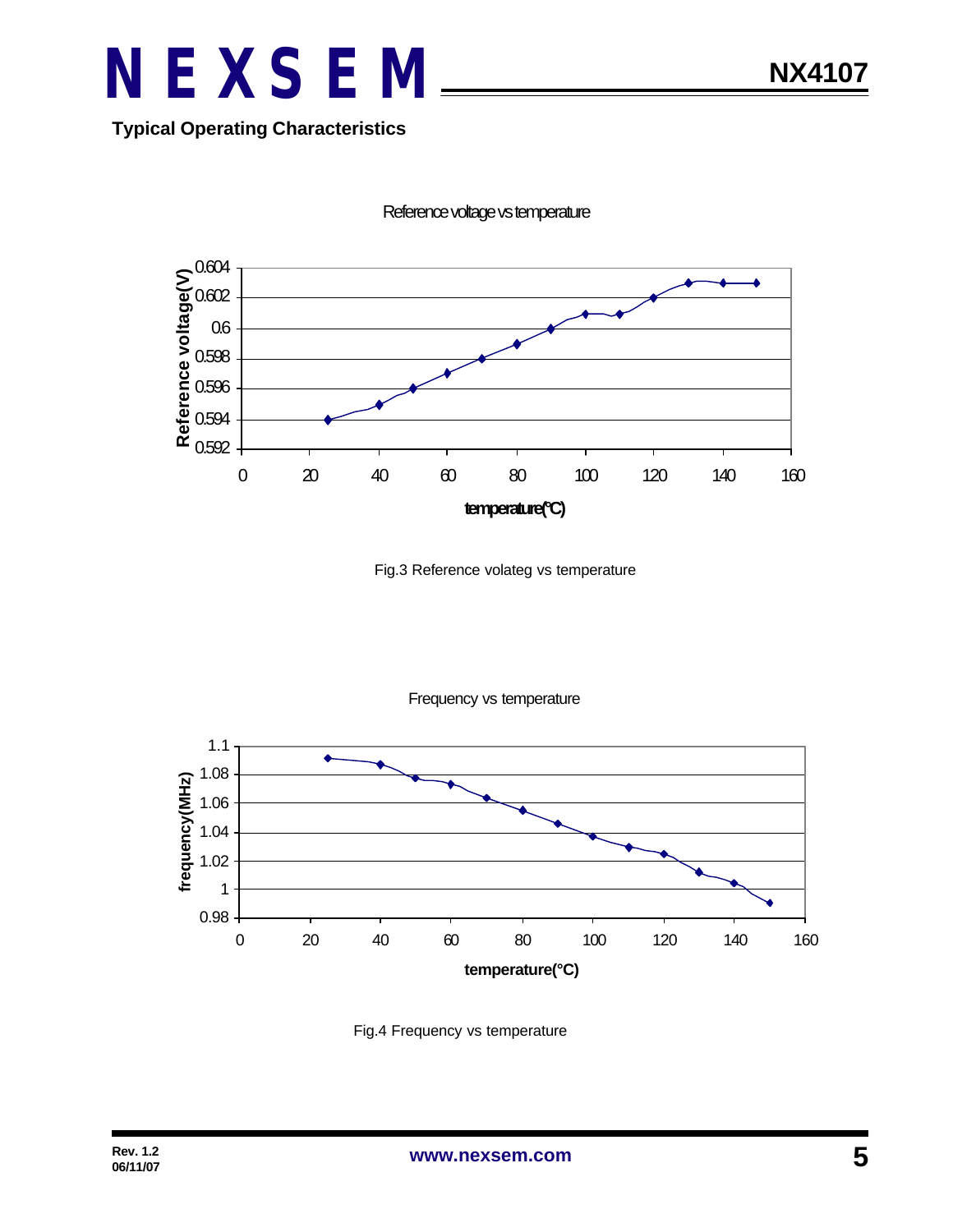

Figure 5 - Demo board schematic based on ORCAD